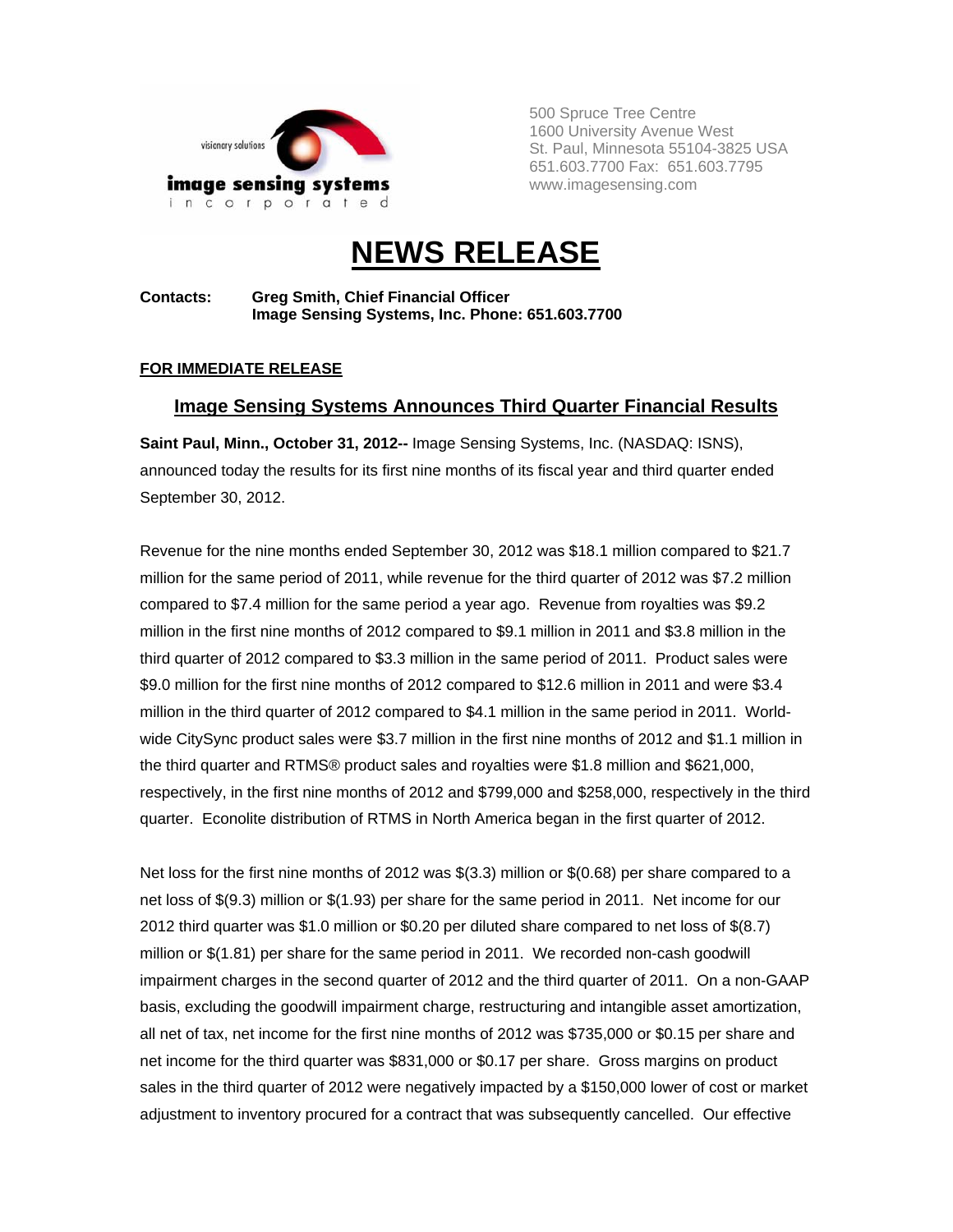income tax rate for 2012 is impacted by a non-deductible portion of the goodwill impairment charge and our tax credit status in multiple jurisdictions.

Kris Tufto, CEO, said, "Certain of our assets continued to underperform their potential, but we saw improved results in numerous areas. In combination with reduced operating expenses, and despite a \$0.05 per share charge to separate from our prior CEO, we had our most profitable quarter since 2010 and this is encouraging for sustaining profitable growth. Further, we again increased our cash and investments balances at quarter-end to \$10.6 million, up from \$9.7 million at June 30 and \$7.3 million at the start of the year.

"We are in a transition period and are reexamining our business model, operational tactics and markets. And while we are optimistic that long-term U.S. Federal funding commitments will help buoy our North American outlook, our business faces continued uncertainty. We likely will determine that operational expense in the near term should be increased to solidify our efforts in various engineering and marketing areas. We believe we can achieve reasonable profit levels and revenue growth through better utilization of our assets.

 "The rollout of our Autoscope® Duo hybrid product remains a key focus and we have recently made some important enhancements to Duo based on feedback from the field. We are excited to see the demonstration sites achieving detection rates equal to those of in–ground loops. We expect strong pick up for demand after the enhancements are trialed and added to customer specifications, although this is a quarter or two later than our original target," continued Mr. Tufto.

#### Non-GAAP Information

We provide certain non-GAAP financial information as supplemental information to GAAP amounts. This non-GAAP information excludes the impact, net of tax, of amortizing the intangible assets from the 2007 EIS asset acquisition and the 2010 CitySync acquisition and may exclude other non-recurring items. Management believes that this presentation facilitates the comparison of our current operating results to historical operating results. Management uses this non-GAAP information to evaluate short-term and long-term operating trends in our core operations. Non-GAAP information is not prepared in accordance with GAAP and should not be considered a substitute for or an alternative to GAAP financial measures and may not be computed the same as similarly titled measures used by other companies.

#### About Image Sensing

Image Sensing Systems, Inc. is a provider of software-based detection solutions for the Intelligent Transportation Systems (ITS) sector and adjacent markets including security, police and parking. We have sold more than 125,000 units of our industry leading Autoscope® machine-vision, RTMS® radar and CitySync automatic number plate recognition (ANPR) products in over 60 countries worldwide. This depth of our experience coupled with the breadth of our product portfolio uniquely positions us to provide powerful hybrid technology solutions and to exploit the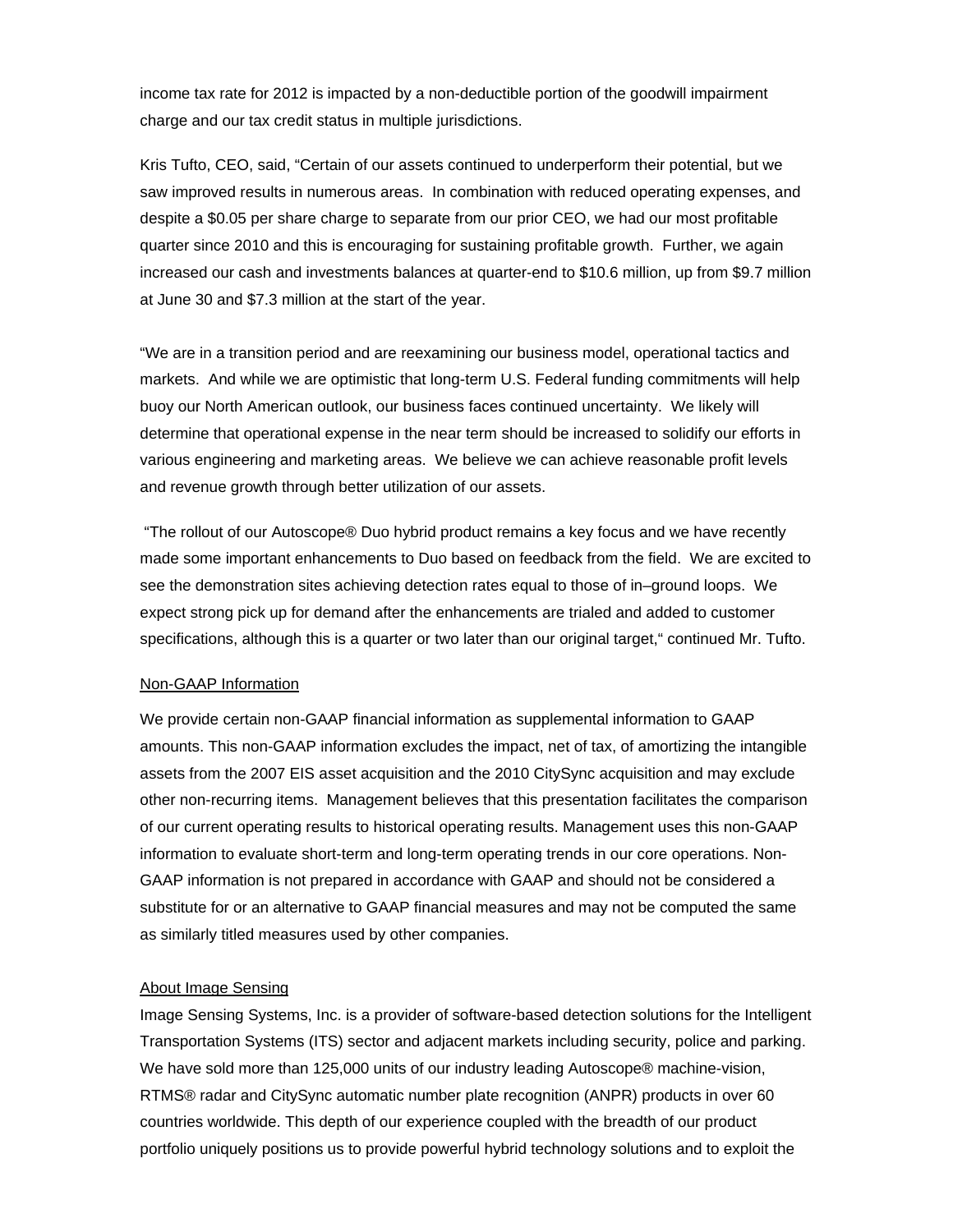convergence of the traffic, security and environmental management markets. We are headquartered in St. Paul, Minnesota. Visit us on the web at imagesensing.com.

**Safe Harbor Statement:** Statements made in this release concerning the Company's or management's intentions, expectations, or predictions about future results or events are "forwardlooking statements" within the meaning of the Private Securities Litigation Reform Act of 1995. Such statements reflect management's current expectations or beliefs, and are subject to risks and uncertainties that could cause actual results or events to vary from stated expectations, which variations could be material and adverse. Factors that could produce such a variation include, but are not limited to, the following: the inherent unreliability of earnings, revenue and cash flow predictions due to numerous factors, many of which are beyond the Company's control; developments in the demand for the Company's products and services; relationships with the Company's major customers and suppliers; the mix of and margins on the products we sell; unanticipated delays, costs and expenses inherent in the development and marketing of new products and services, including ANPR products; adverse weather conditions in our markets; the impact of governmental laws and regulations; increased international presence; our success in integrating acquisitions; and competitive factors. Our forward-looking statements speak only as of the time made, and we assume no obligation to publicly update any such statements. Additional information concerning these and other factors that could cause actual results and events to differ materially from the Company's current expectations are contained in the Company's reports and other documents filed with the Securities and Exchange Commission, including its Annual Report on Form 10-K for the year ended December 31, 2011 filed in March 2012.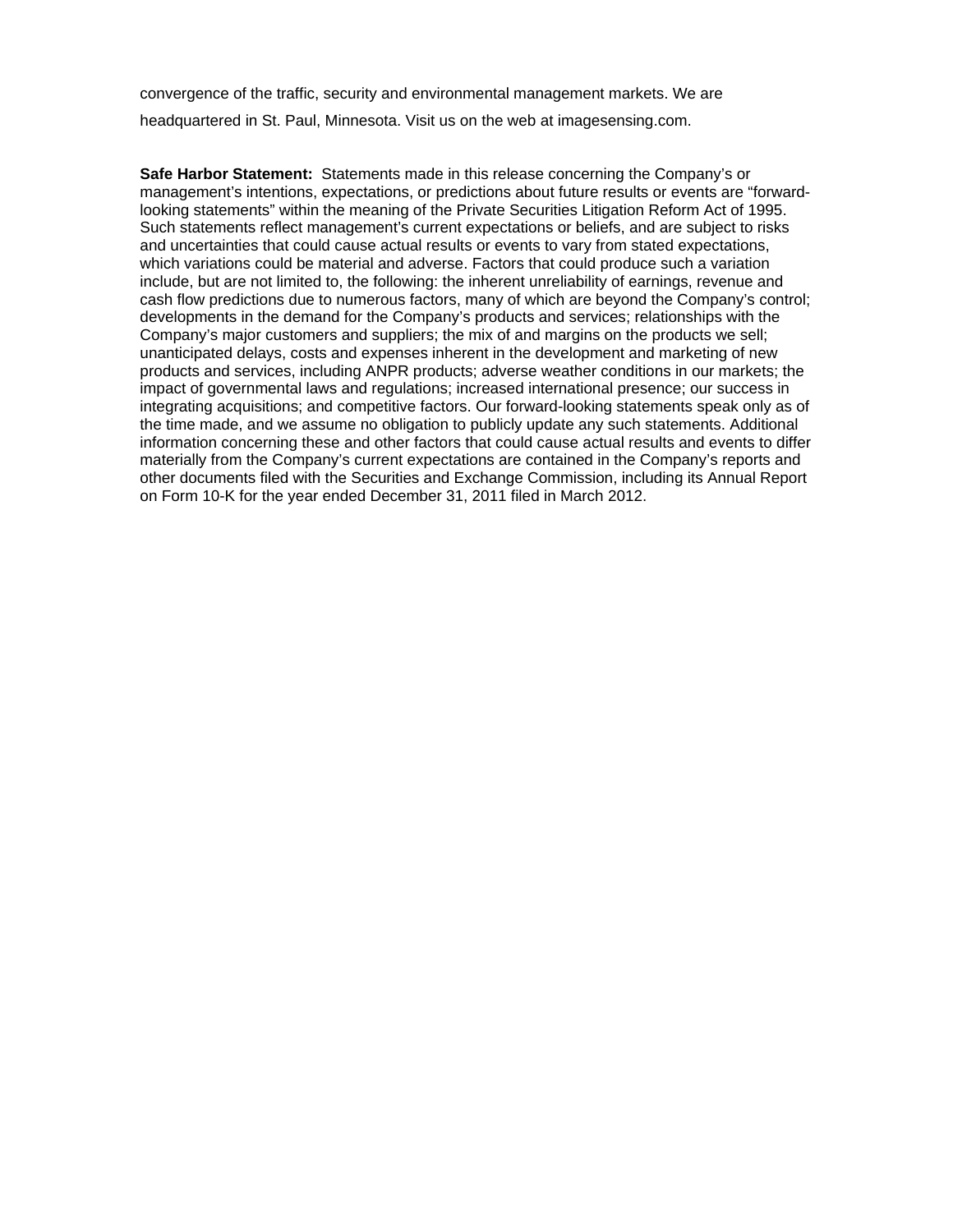#### Image Sensing Systems, Inc. Condensed Consolidated Statements of Operations (in thousands, except per share information) (unaudited)

|                                                   | <b>Three-Month Period</b><br>Ended September 30, |           | Nine-Month Period<br>Ended September 30, |           |
|---------------------------------------------------|--------------------------------------------------|-----------|------------------------------------------|-----------|
|                                                   | 2012                                             | 2011      | 2012                                     | 2011      |
| Revenue                                           |                                                  |           |                                          |           |
| Royalties                                         | \$3,774                                          | \$3,337   | \$9,159                                  | \$9,052   |
| Product sales                                     | 3,403                                            | 4,085     | 8,983                                    | 12,617    |
|                                                   | 7,177                                            | 7,422     | 18,142                                   | 21,669    |
| Cost of revenue (exclusive of amortization below) | 1,861                                            | 1,775     | 4,493                                    | 5,598     |
| Gross profit                                      | 5,316                                            | 5,647     | 13,649                                   | 16,071    |
| Operating expenses                                |                                                  |           |                                          |           |
| Selling, marketing and product support            | 1,567                                            | 2,616     | 5,237                                    | 7,874     |
| General and administrative                        | 1,532                                            | 1,743     | 4,072                                    | 4,749     |
| Research and development                          | 954                                              | 1,091     | 3,241                                    | 3,119     |
| Restructuring                                     |                                                  |           | 430                                      |           |
| Goodwill impairment                               |                                                  | 11,685    | 3,175                                    | 11,685    |
| Amortization of intangible assets                 | 409                                              | 417       | 1,227                                    | 1,243     |
|                                                   | 4,462                                            | 17,552    | 17,382                                   | 28,670    |
| Income (loss) from operations                     | 854                                              | (11, 905) | (3,733)                                  | (12, 599) |
| Other income                                      | 3                                                | 1         | 27                                       | 7         |
| Income (loss) before income taxes                 | 857                                              | (11, 904) | (3,706)                                  | (12, 592) |
| Income tax benefit                                | (132)                                            | (3, 174)  | (369)                                    | (3,264)   |
| Net income (loss)                                 | \$989                                            | \$(8,730) | \$(3,337)                                | \$(9,328) |
| Basic net income (loss) per share                 | \$0.20                                           | \$(1.81)  | \$(0.68)                                 | \$(1.93)  |
| Diluted net income (loss) per share               | \$0.20                                           | \$(1.81)  | \$(0.68)                                 | \$(1.93)  |
| Weighted shares - basic                           | 4,904                                            | 4,836     | 4,878                                    | 4,826     |
| Weighted shares - diluted                         | 4,964                                            | 4,836     | 4,878                                    | 4,826     |
| Reconciliation of GAAP to non-GAAP basis          |                                                  |           |                                          |           |
| Non-GAAP operating expenses (1)                   | \$4,053                                          | \$5,450   | \$12,550                                 | \$15,742  |
| Non-GAAP income from operations                   | 1,263                                            | 197       | 1,099                                    | 329       |
| Other income                                      | 3                                                | 1         | 27                                       | 7         |
| Non-GAAP income before income taxes               | 1,266                                            | 198       | 1,126                                    | 336       |
| Non-GAAP income tax expense (benefit) (2)         | 435                                              | (384)     | 391                                      | (194)     |
| Non-GAAP net income                               | \$831                                            | \$582     | \$735                                    | \$530     |
| Non-GAAP basic net income per share               | \$0.17                                           | \$0.12    | \$0.15                                   | \$0.11    |
| Non-GAAP diluted net income per share             | \$0.17                                           | \$0.12    | \$0.15                                   | \$0.11    |

Notes to non-GAAP adjustments

(1) Amortization of intangible assets, restructuring expenses and goodwill impairment for the applicable period as shown above are removed

(2) Income tax expense (benefit) is increased (reduced) by impact of (1) at ISS' effective rate after adjusting for amortization of intangible assets, restructuring and goodwill impairment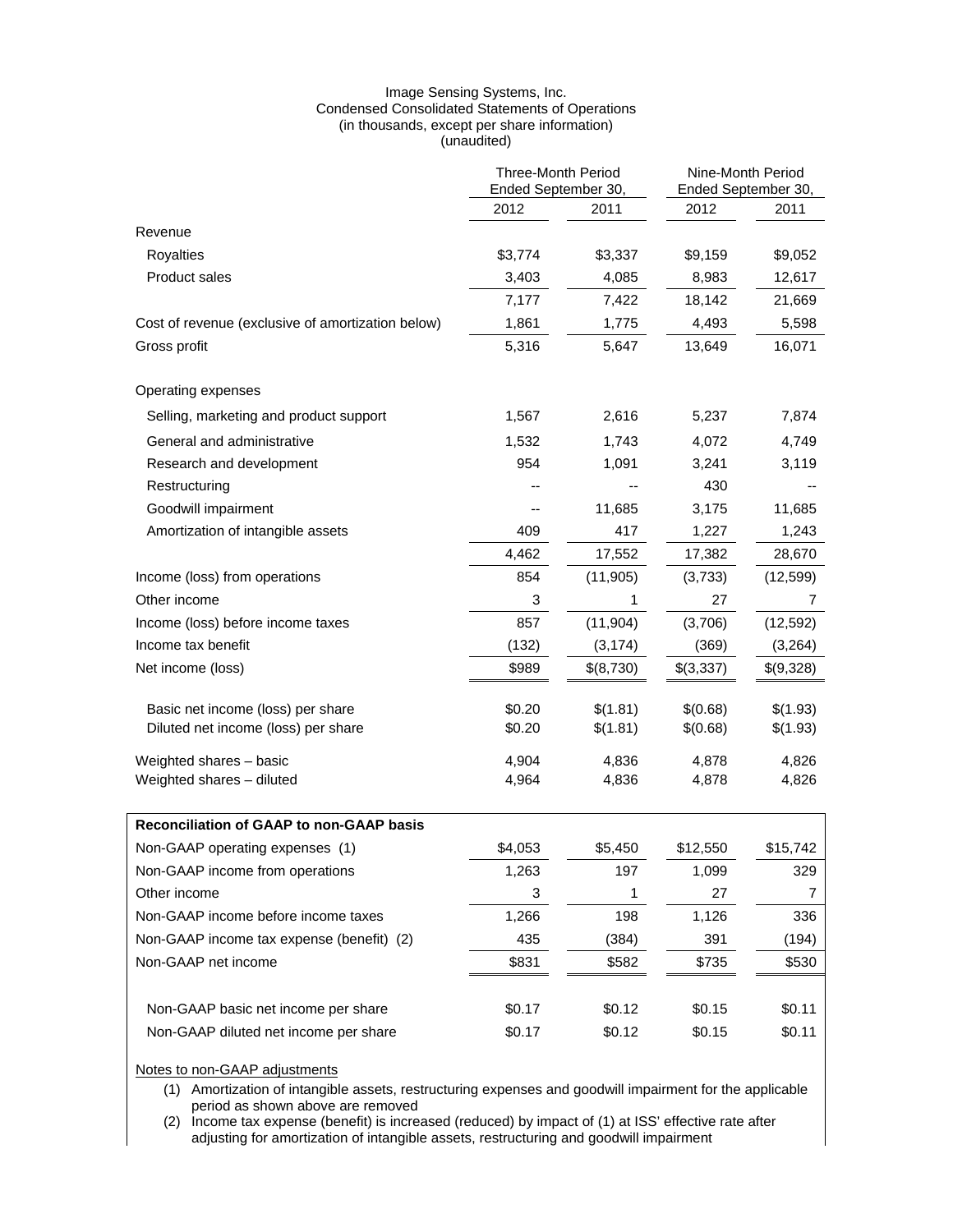#### Image Sensing Systems, Inc. Condensed Consolidated Balance Sheet (in thousands) (unaudited)

|                                       | September 30, | December 31, |
|---------------------------------------|---------------|--------------|
|                                       | 2012          | 2011         |
| Assets                                |               |              |
| <b>Current assets</b>                 |               |              |
| Cash and cash equivalents             | \$7,466       | \$5,224      |
| Investments                           | 3,155         | 2,093        |
| Receivables, net                      | 8,278         | 10,148       |
| Inventories                           | 4,950         | 6,142        |
| Prepaid expenses and deferred taxes   | 2,306         | 2,073        |
|                                       | 26,155        | 25,680       |
| Property and equipment, net           | 1,230         | 1,435        |
| Deferred taxes                        | 3,668         | 3,131        |
| Goodwill and intangible assets, net   | 6,909         | 11,008       |
|                                       | \$37,962      | \$41,254     |
| Liabilities and Shareholders' Equity  |               |              |
| <b>Current liabilities</b>            |               |              |
| Accounts payable and accrued expenses | \$3,071       | \$4,545      |
| Income taxes payable                  | 621           | 67           |
|                                       | 3,692         | 4,612        |
| Income taxes payable                  | 316           | 316          |
| Shareholders' equity                  | 33,954        | 36,326       |
|                                       | \$37,962      | \$41,254     |